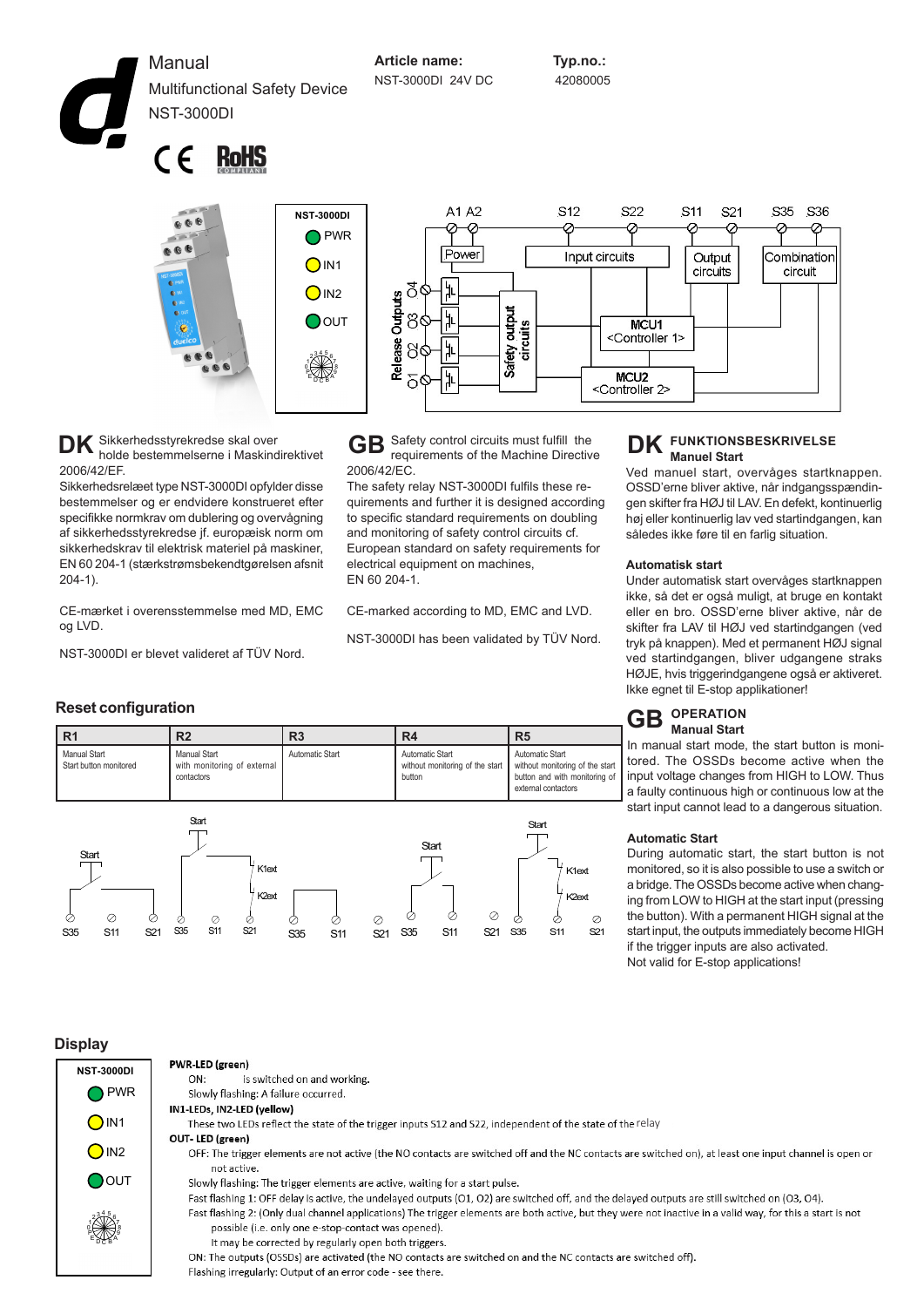| Dansk<br>Teknisk data<br><b>NST-3000DI</b> | English<br><b>Technical data</b><br><b>NST-3000DI</b> |                          |
|--------------------------------------------|-------------------------------------------------------|--------------------------|
| Strømforsyning                             | Power supply                                          | 19.2 - 28.8 VDC          |
| Indgange                                   | Inputs                                                |                          |
| Kanaler                                    | Channels                                              | $\overline{2}$           |
| Trigger indgange                           | Trigger inputs                                        | $\overline{2}$           |
| Input spænding                             | Input voltage                                         | HIGH: >12V<br>LOW: < 2V  |
| Input strøm                                | Input current                                         | >6mA (typ. 8mA)          |
| Udgange                                    | Outputs                                               |                          |
| Nummer og type                             | Number and Type                                       | See output configuration |
| Udgangsspænding                            | Output voltage                                        | 24 VDC                   |
| Udgangsstrøm (max)                         | Output current (max)                                  | 400 mA (UL: 350 mA)      |
| Driftstemperatur                           | Operating temperature                                 | $0.55^{\circ}$ C         |

| Data according to standards              |                  |
|------------------------------------------|------------------|
| ISO 13849-1 Performance Level            | PLe              |
| IEC 61508 Safety Integrity Level         | SIL <sub>3</sub> |
| IEC 62061 Safety Integrity Level (Claim) | $SIL_{c1}3$      |
| $M$ TTF <sub>D</sub>                     | 2403a            |
| PFH / PFH <sub>n</sub> (1/h)             | 1,89E-9          |
| SFF                                      | 99%              |
| <b>DCavg</b>                             | 99%              |
| β                                        | 2,00E-2          |
| $\beta_{\rm D}$                          | 1,00E-2          |
| <b>MTTR</b>                              | 8h               |
| <b>MRT</b>                               | 8h               |
| Life time                                | 20a              |

# **Safety configurations (SC)**



## **Output configuration (OSSDs)**

| Output | <b>NST-3000DI</b> | - Depending on the selected mode<br>(see programming? |
|--------|-------------------|-------------------------------------------------------|
| l 01   | N <sub>O</sub>    | C - Configurable<br>NO - Normally open direct         |
| l 02   | N <sub>O</sub>    | NC - Normally closed direct                           |
| l O3   | C, NO, NOD *      | NOD - Normally open off-delayed                       |
| l 04   | C, NO, NC, NOD *  |                                                       |
|        |                   |                                                       |

#### **Controls**

| Safety Configurations (SC) | Cross circuit | Short against Vcc | Short against Ground | <b>Time monitoring</b> | Change of the configuration | Change of the start<br>configuration | Max. reachable safety category | Max. reachable PL | Max. reachable SIL | Fallback time     | Remark                                                              |
|----------------------------|---------------|-------------------|----------------------|------------------------|-----------------------------|--------------------------------------|--------------------------------|-------------------|--------------------|-------------------|---------------------------------------------------------------------|
| 1                          | ν             | $\sqrt{ }$        | v                    |                        | V                           | V                                    | 4                              | e                 | 3                  | 20ms              |                                                                     |
| $\overline{2}$             |               | ν                 | ν                    |                        | V                           | V                                    | 3                              | d                 | 2                  | 20 <sub>ms</sub>  |                                                                     |
| 3                          |               | ν                 | ν                    |                        | V                           | ν                                    | 2                              | C                 | $\mathbf{1}$       | 20ms              |                                                                     |
| $\overline{4}$             | $\sqrt{1}$    | $V^1$             | ν                    |                        | V                           | V                                    | 4                              | e                 | 3                  | 20 <sub>ms</sub>  | <sup>1</sup> ) by driving device                                    |
| 5                          |               | ν                 | ν                    | v                      | $\sqrt{ }$                  | ν                                    | 2                              | C                 | $1\,$              | 25ms <sup>2</sup> | While testing<br><sup>2</sup> ) Outside testing<br>otherwise +220ms |
| 6                          | $V^3$         | ν                 | ν                    |                        | V                           | ν                                    | 3                              | e                 | $\overline{2}$     | 20 <sub>ms</sub>  | <sup>3</sup> ) correlates with an<br>entering of the mat            |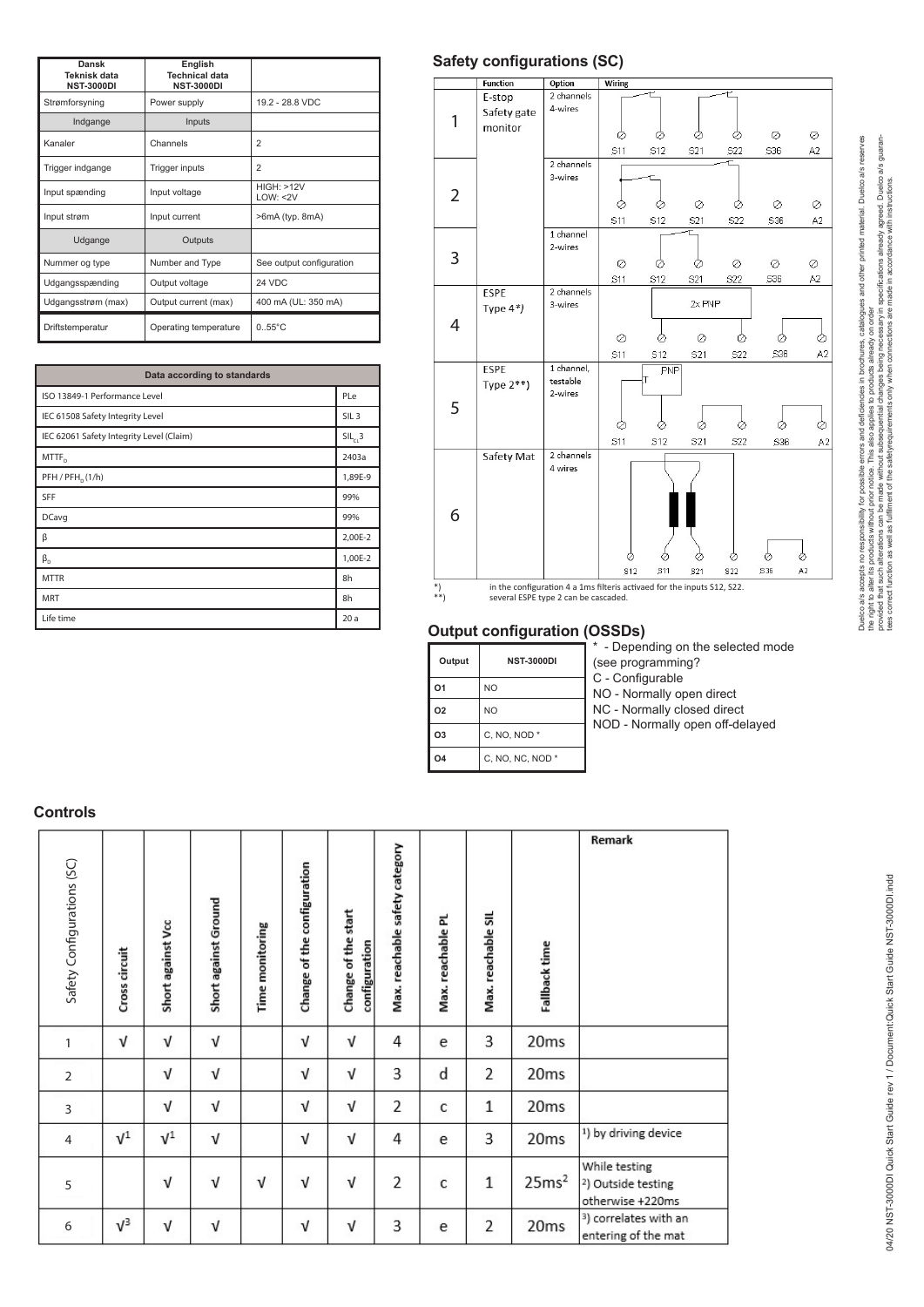# **Programming**



1. Device needs to be switched off

2. Put hex switch in position "P"

3. Switch device on and wait app. 6s until the OUT-LED blink alternately.

4. Rotate the hex switch clockwise until it's desired position.

5. Wait app. 2 seconds

6. The PWR-LED and the OUT-LED blink alternately fast which means that the new configuration is overtaken.

7. Switch device off and on again, the device will now work with the new configuration.

### **Display of the error code**

At the same time, the OUT-LED flashes permanently an error code. The error code output is repeated infinitely.

The draft shows an example with code 25.



The FAILSAFE state can only be cancelled by switching the device off and on.

Faults resulting from faulty wiring may not be detected, but it is ensured that the release circuits do not become activated.

| Error code | <b>Description</b>                                                                        |  |  |  |  |
|------------|-------------------------------------------------------------------------------------------|--|--|--|--|
| 17         | Error recognizing a valid configuration, please check the wiring                          |  |  |  |  |
| 18         |                                                                                           |  |  |  |  |
| 21         | OSSD error, possibly cross circuited or circuited against Gnd or Vcc                      |  |  |  |  |
| 22         |                                                                                           |  |  |  |  |
| 23         | S11 error (cross circuit, circuit against Gnd or Vcc)                                     |  |  |  |  |
| 24         | S21 error (cross circuit, circuit against Gnd or Vcc)                                     |  |  |  |  |
| 25         | Failure on an input wired to S11 (cross circuit, circuit against Gnd or Vcc) check wiring |  |  |  |  |
| 26         | Failure on an input wired to S21 (cross circuit, circuit against Gnd or Vcc) check wiring |  |  |  |  |
| 27         | Mat failure, at least one circuit is open                                                 |  |  |  |  |
| 28         | Error S36 has changed                                                                     |  |  |  |  |
| 29         | Failure in start configuration, most probably changed                                     |  |  |  |  |
| 32         | Failure in configuration recognition (different results)                                  |  |  |  |  |
| 33         |                                                                                           |  |  |  |  |
| 34         | Failure Hex switch does not match internal memory (hex switch changed?)                   |  |  |  |  |
| 35         | Failure in communication with ESPD type 2                                                 |  |  |  |  |
| 36         | Failure in S21-S22 bridge                                                                 |  |  |  |  |
| 75         | Failure not programming position                                                          |  |  |  |  |
| 76         |                                                                                           |  |  |  |  |
| 78         | Failure in hex switch                                                                     |  |  |  |  |
| 79         |                                                                                           |  |  |  |  |